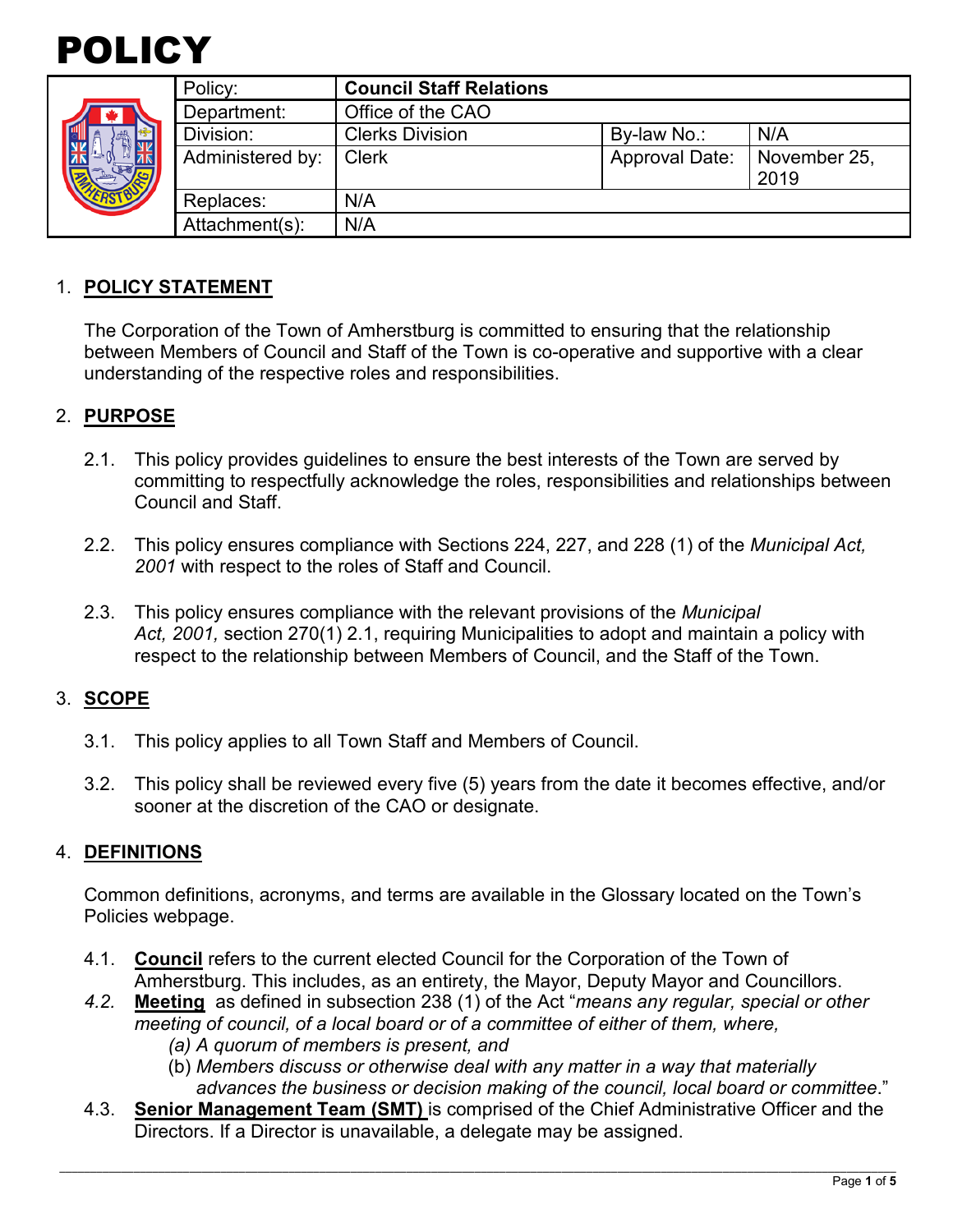# 5. **INTERPRETATIONS**

Any reference in this policy to any statute or any section of a statute shall, unless expressly stated, be deemed to be reference to the statute as amended, restated or re-enacted from time to time. Any references to a by-law or Town policy shall be deemed to be a reference to the most recent passed policy or by-law and any replacements thereto.

### 6. **GENERAL CONDITIONS**

### 6.1. **Defining Roles**

#### 6.1.1. **Role of Council**

Section 224 of the *Municipal Act, 2001*, outlines the role of Council. It is the role of Council to:

- a) Represent the public and to consider the well-being and interests of the municipality;
- b) Develop and evaluate the policies and programs of the municipality;
- c) Determine which services the municipality provides;
- d) Ensure that administrative policies, practices and procedures and controllership policies, practices and procedures are in place to implement the decisions of Council;

(d.1) Ensure the accountability and transparency of the operations of the municipality, including the activities of the senior management of the municipality;

- e) Maintain the financial integrity of the municipality; and
- f) Carry out the duties of Council under this or any other Act. 2001

#### 6.1.2. **Role of Staff**

Section 227 of the *Municipal Act, 2001*, outlines the role of Staff. It is the role of the employees of the municipality to:

- a) Implement Council's decisions and establish administrative practices and procedures to carry out Council's decisions;
- b) Undertake research and provide advice to Council on the policies and programs of the municipality; and
- c) Carry out other duties required under this or any Act and other duties assigned by the municipality.

# 6.1.3. **Role of the Clerk**

Section 228 (1) of the *Municipal Act, 2001* outlines the role of the Clerk. A municipality shall appoint a clerk whose duty it is to:

- a) Record, without note or comment, all resolutions, decisions and other proceedings of the Council;
- b) Record the name and vote of every member voting on any matter or question; (if required by any member present at a vote).
- c) Keep the originals or copies of all by-laws and of all minutes of the proceedings of the Council;
- d) Perform the other duties required under this Act or under any other Act; and
- e) Perform such other duties as are assigned by the municipality.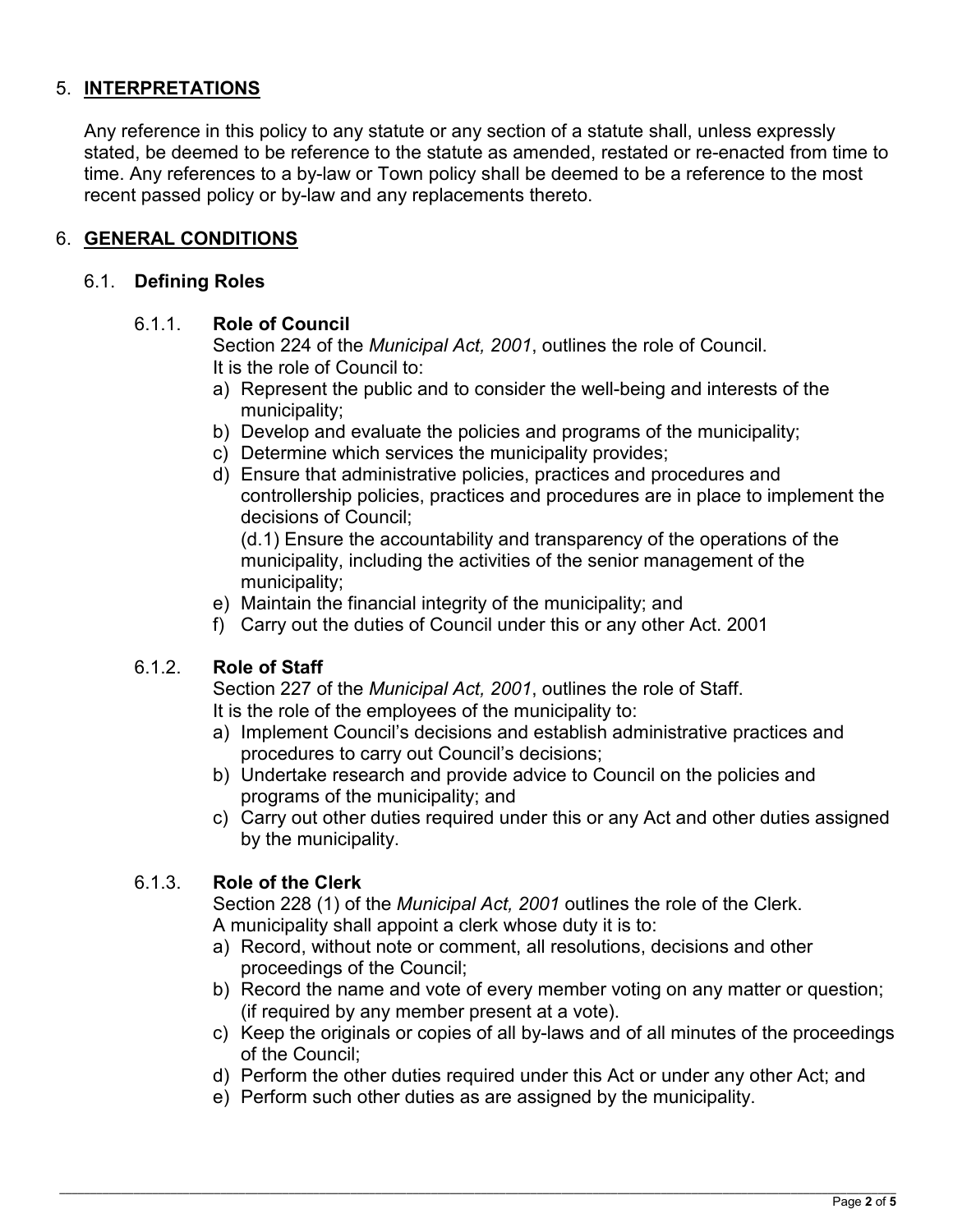# 6.2. **Guiding Principles**

# 6.2.1. **Members of Council and Staff will:**

- a) Demonstrate a commitment to accountability and transparency among Council and staff and with the general public;
- b) Demonstrate leadership by making sound decisions based on knowledge, areas of expertise and sound judgment;
- c) Demonstrate a high degree of confidentiality;
- d) Enhance public education about the political process by providing context and process information with regards to decision making;
- e) Uphold the decisions of Council in keeping with applicable laws, regardless of personal opinion or belief, and commit to the implementation of those decisions;
- f) Refrain from publically criticizing members of Council or Staff;
- g) Seek to achieve a team approach in an environment of mutual respect and trust, with acceptance of the different roles in achieving Council's objectives; and,
- h) Work hard at fostering a climate of mutual respect. Each must be respectful of others' intelligence and professional duties. Members, Staff and Officers must understand that they all face different, often unique, challenges and recognize their overarching goal is to serve the best interests of the Town.

# 6.2.2. **Accountability, Transparency and Consultation**

Staff and Council must be committed to the principles of accountability, transparency, confidentiality, and consultation both with each other and with the public.

# 6.2.3. **Respecting the Chain of Command**

The formal relationship between staff and members of Council must be respected to ensure that all members of staff and Council are treated equally with respect and dignity. There is a chain of command in place to deal with significant issues, and Council members are encouraged to direct questions and concerns to the Mayor, Clerk and/or the Senior Management Team for their consideration.

# 6.2.4. **Respect For Time**

Priorities and timelines must be respected by all members of Council and staff. It is expected that all participants will be well prepared for meetings and will prioritize appropriately, according to direction given by management or Council. Staff will spend time on significant projects only once direction is given by Council to do so.

# 6.2.5. **Information Flow Protocol**

Members of Council shall:

- a) Request CAO, Clerk or Director input prior to making important policy decisions;
- b) Discuss issues with CAO, Clerk and Directors and advise them of questions prior to committee and Council meetings, whenever possible;
- c) Understand their discussions with staff may be communicated and that a member of Council cannot compel a member of staff to share confidential information.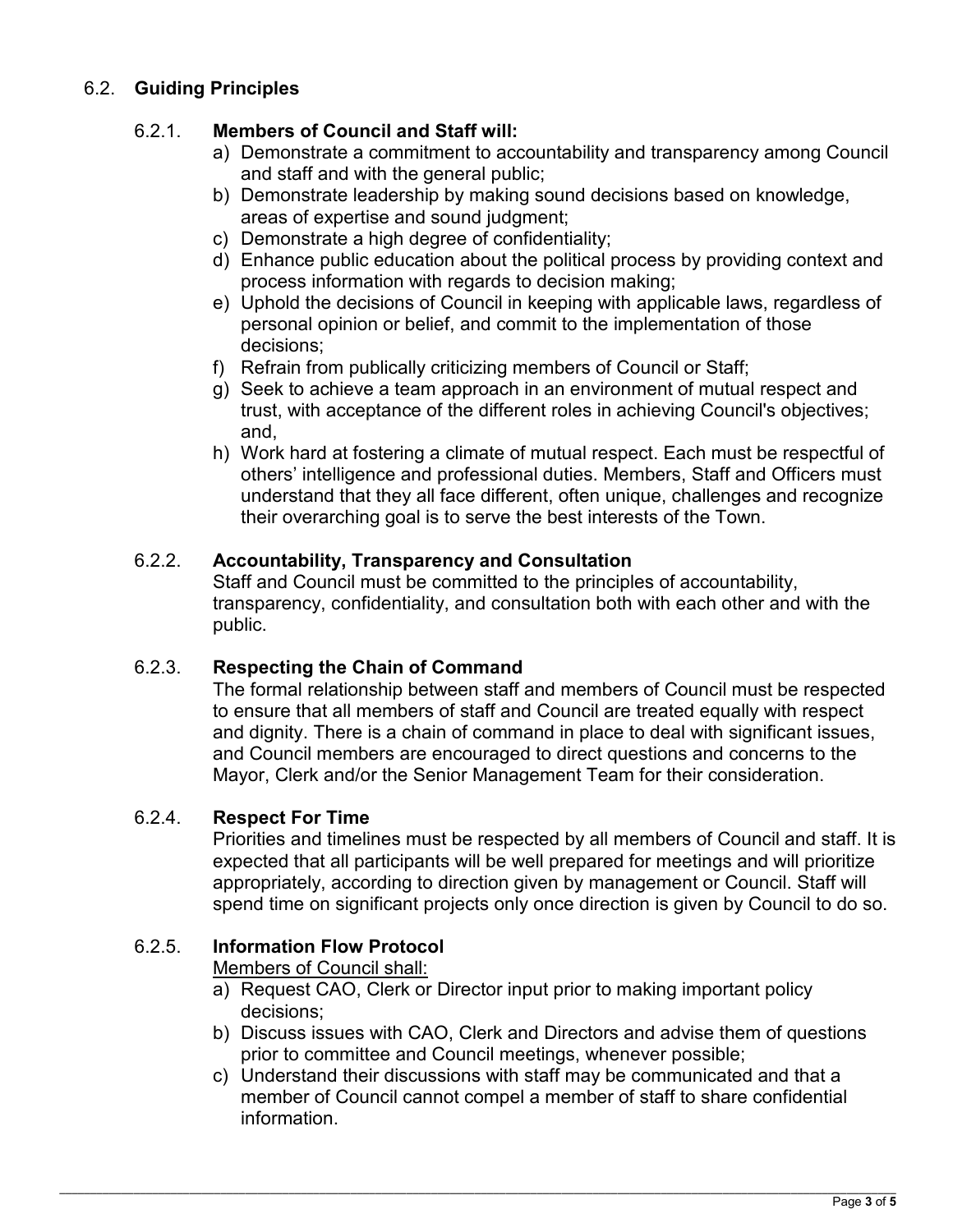- d) Request advice from the Clerk about the appropriate wording of motions, amendments, and formal directions to staff in accordance with the Procedural By-law; and,
- e) Consult with the Clerk and Senior Management Team prior to responding to constituents concerns or requests to ensure accurate information regarding Town polices, service levels, budgets and work plans.
- 6.2.6. The Senior Management Team shall:
	- a) Ensure that Council is apprised of any known issues that may impact upon their decision making process in a timely manner;
	- b) Present a departmental or corporate perspective, at Council or Committee meetings;
	- c) Provide an answer to questions, where a position of the organization relative to their department may not be available, clarify that their comments reflect their own professional opinion, and are not necessarily representative of a departmental or corporate position;
	- d) Notify Council in a timely fashion of changes to legislation and any unintended or unexpected impacts of policy decisions through written reports or presentations;
	- e) Convey feedback to Council members who may not be aware of existing policies;
	- f) Provide Committee and/or Council with the implications of recommendations which may have an impact on organizational work plans, priorities and related capacity issues; and,
	- g) Inform their immediate supervisor of the requests and information shared.
- 6.2.7. The Clerk shall:
	- a) Ensure that Council is apprised of any known issues that may impact upon their decision making process in a timely manner;
	- b) Notify Council in a timely fashion of changes to legislation and any unintended or unexpected impacts of policy decisions through written reports or presentations;
	- c) Convey feedback to Council members who may not be aware of existing policies;
	- d) Provide direction to Council on the appropriate wording of motions, amendments, and formal directions to staff in accordance with the Procedural By-law; and;
	- e) Address complaints and/or concerns related to this policy.
- 6.2.8. Expectations of Information Flow Outside of Regular Business Hours

It will not be expected that responses will be sent or actions taken by staff outside of regular administrative business hours, with the exception of emergencies.

# 6.3. **Complaints**

- 6.3.1. The Municipal Clerk shall be responsible for receiving complaints and/or concerns related to this Policy. Upon receipt of a complaint and/or concern, the Clerk shall notify:
	- a) In the case of Staff and Officers other than the CAO/Clerk, the CAO;
	- b) In the case of the CAO/Clerk, Council; or
	- c) In the case of Council, the Integrity Commissioner.
- 6.3.2. Handling of complaints shall be done in the manner set out in the applicable Code of Conduct or policy.